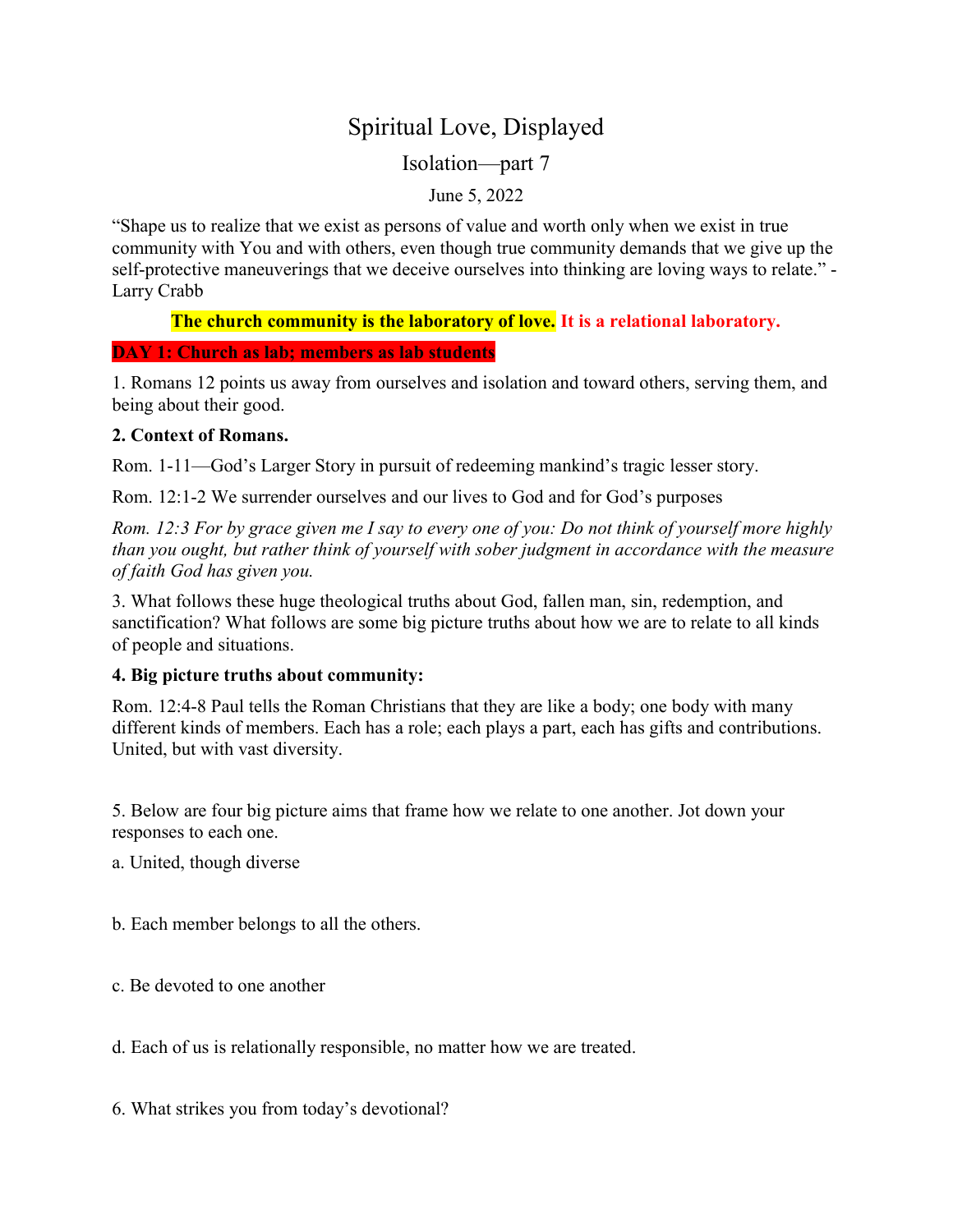# DAY 2: Learning how to love, in community (vv. 9-10)

Romans 12:9 Love must be sincere. Hate what is evil; cling to what is good.

1. It's very important to understand what Paul is saying when he tells us "love must be sincere."

2. Paul is not saying we can't love or don't love unless we *feel* love. Our secular culture tells us that if we don't feel loving, then don't try to pretend to love. Love, defined as feelings is kindergarten love. It requires absolutely no character, no commitment, no other-centeredness, no loyalty, no perseverance. Paul does not mean you can't love someone if you're acting out of your will, commitment, duty or because it's the right thing to do. What's left? Jesus says all you're left with is to "love those who love you."

3. The Greek word for "sincere" means "without wax." The meaning is illustrated with sculptors. If a statue was not made properly it could crack. If it cracked, the price went down. In order to sell the statue at full price, men filled the cracks with wax, then painted over it.

4. Paul calls us to is a love that is without cracks. "Aspire to the highest kinds of love, selfless love, sacrificial love, costly love, committed love, forgiving love, etc. This is a lifetime process!

Paul is giving us a lifetime goal to which we aspire.

5. When we are aware of "first me, then you," in our attitude, IN THE MOMENT, we are to turn away from self and refocus on the person in front of us.

- Internally—keep purging that which blocks love: a critical heart; comparison; expectations, etc.
- Externally, in action: push beyond your convenience. Love involves time, effort, cost, and sacrifice.

6. In light of this call, hate those evil things that get in the way of our kindness. Be superglued to what is good.

# Romans 12:10 **Be devoted to one another in love**. Honor one another above yourselves.

7. If we are to pursue a better love, there must be a change about how we think about each other and ourselves. God is reversing what comes so easily for people, "First me, then you." The complete opposite can occur! "First you, then me!" Imagine the day-to-day change of how you would relate to your spouse, your parents, your neighbors, and the people at church!

# Romans 12:10 Be devoted to one another in love. **Honor one another above yourselves**.

11. We are to treat our brothers and sisters, like they were members of our actual family, with the same kind of tender affection. If we are flagging in our hearts in these ways, remember who we are ultimately serving. Reset our hope, don't get impatient and let our hearts run to Him in prayer. Help those in the church in need and have people from the church into your home.

12. Three big lessons from today! (1) We engage in a lifelong pursuit of a better love. (2) We are to be devoted to one another. (3) We are to honor each honor more than we seek our own honor.

13. What is your biggest take away from today?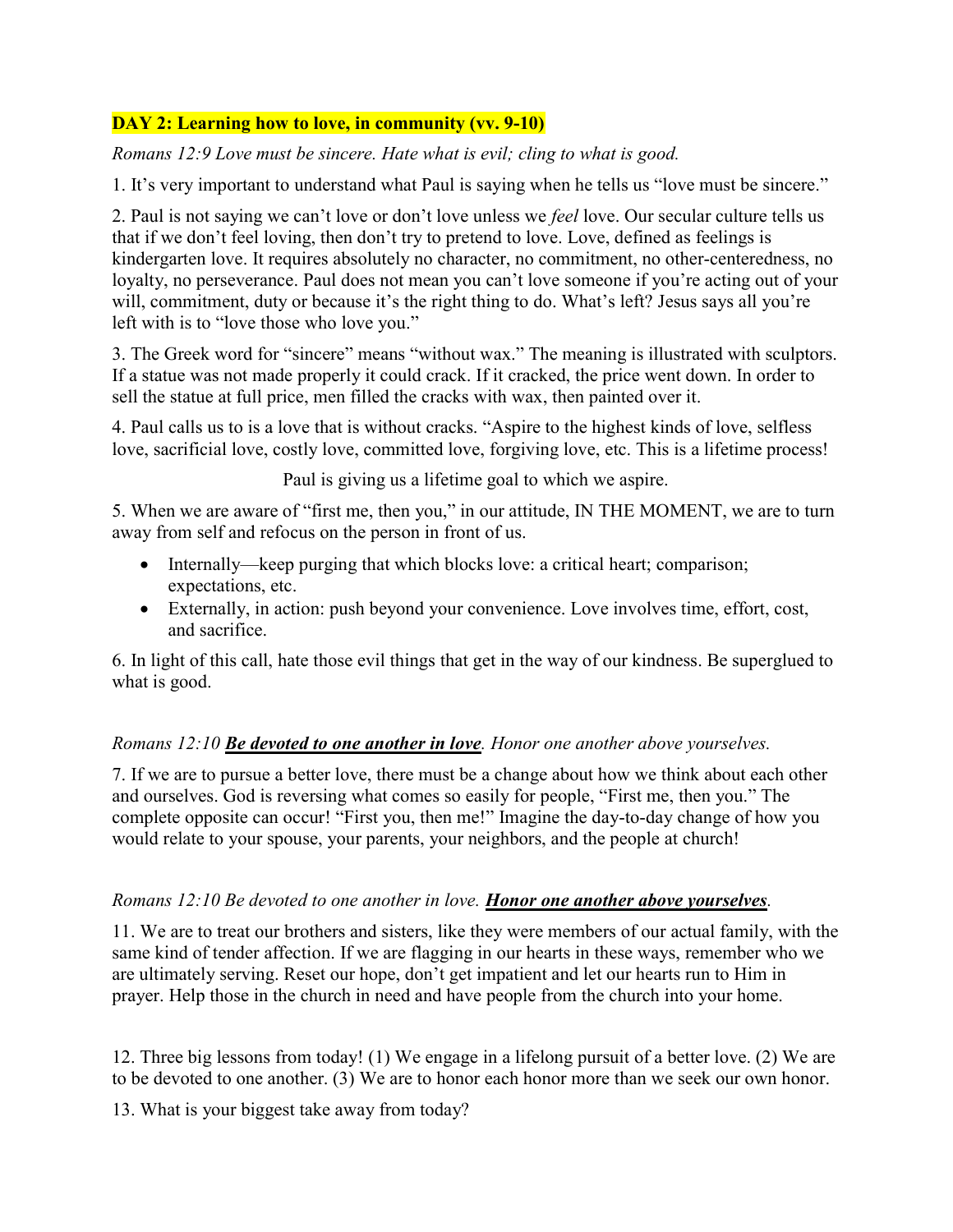# DAY 3: Finding meaning by engaging with people. (vv. 11-13)

Romans 12:11 Never be lacking in zeal, but keep your spiritual fervor, serving the Lord. 12 Be joyful in hope, patient in affliction, faithful in prayer. 13 Share with God's people who are in need. Practice hospitality.

1. Paul moves from some big perspective teachings to some very specific applications.

2. There is a tendency to be come very passive as a Christian. We believe in prayer and the sovereignty of God, but that does not mean we are to live passively. We are to live taking responsibility for a number of items! Under each of these items below, jot down your thoughts.

a. Never be lacking in zeal-

b. Keep your spiritual fervor

- c. Serving the Lord-
- d. Be joyful in hope-
- e. Be patient in affliction-
- f. Be faithful I prayer-
- g. Share with God's people who are in need-
- h. Practice hospitality-
- 3. A few thoughts…

a. In a world searching for personal meaning, these verses give great meaning to our lives. Each one of these directives points us toward experiencing our meaning.

b. To discover that meaning requires initiative.

c. Meaning is not an individual sport.

d. We find meaning as we initiate and engage with people in service, hospitality, and being a blessing.

4. What strikes you from today's devotional?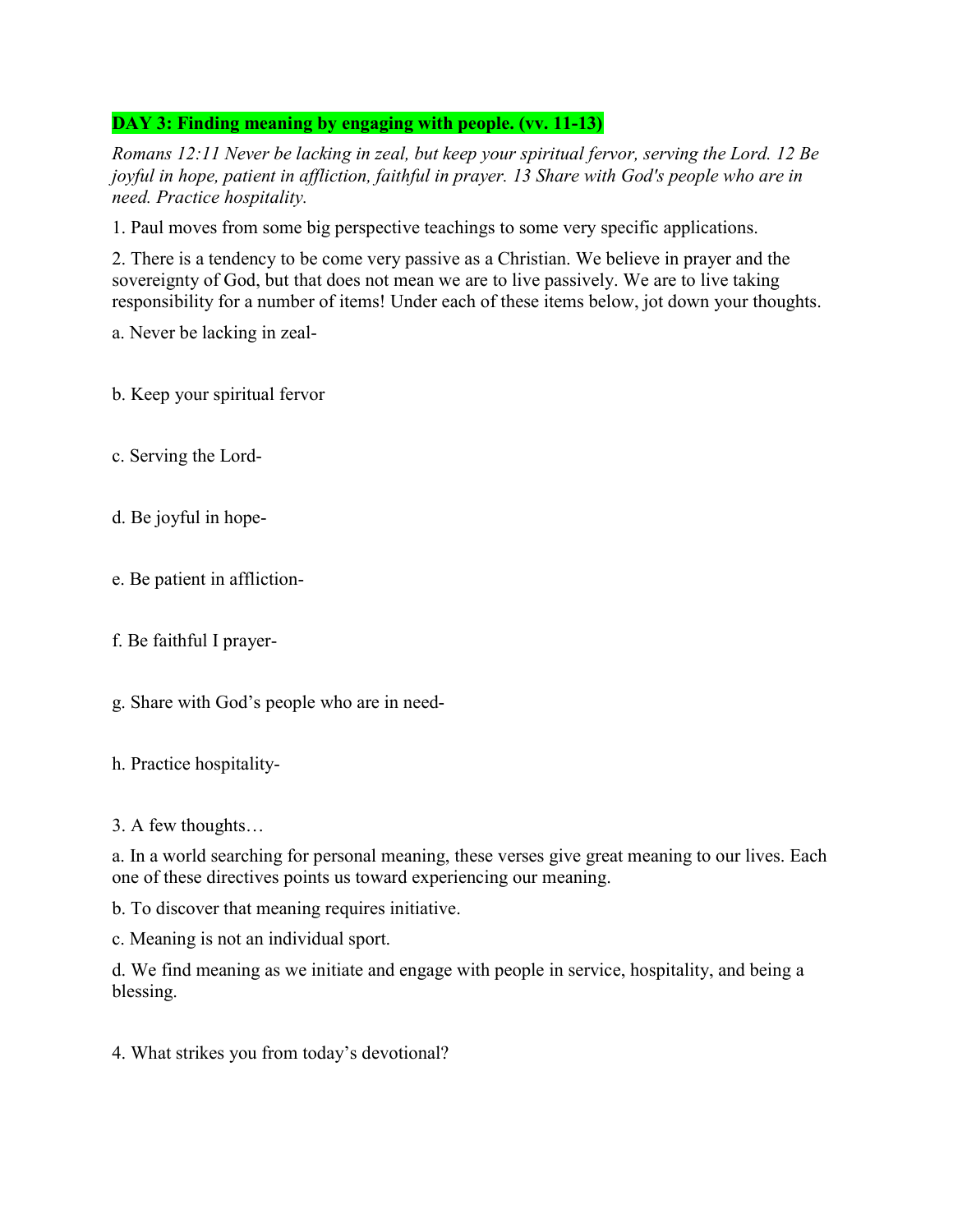# DAY 4: Relating to "difficult" people (vv. 14-16)

1. Paul turns his attention too relating to "difficult" people.

#### Romans 12:14 Bless them which persecute you: bless, and curse not.

2. If you ever had doubt about only relating "true to your feelings," this verse should blow that lie right out of the water! As you know, when someone persecutes you, you don't feel "loving." You feel like cursing. Paul gives this counter-intuitive directive. Bless them! It is to speak and act in a way that is for their good, no matter your feelings toward them!

3. To curse technically means to give something or someone over to destruction. To curse is to invoke God to destroy. In our culture when people spew, "God d\*\*\* you," this is what they are actually requesting! To curse in a smaller way is to verbally abuse someone in a profane way.

## Romans 12:15 Rejoice with them that do rejoice, and weep with them that weep.

4. The first part of this chapter reinforces the idea that we are united, not just in theology, but relationally. The two commands in this verse echo that standard. These principles give us two stunning gifts!

a. Happiness is shared and diffused among the many. Happiness shared multiplies itself. What strikes you about this truth?

b. Sharing our sorrows divides our sorrows! What strikes you about this truth?

5. These two truths produce the kind of profound connection for which we hunger.

Romans 12:16 Live in harmony with one another. Do not be proud, but be willing to associate with people of low position. Do not be conceited.

6. Live in harmony with one another is an analogy. To harmonize with another means to listen and adjust yourself to the others who are singing. Seek to be on the same page with one another. Seek to serve God's aims, not just your own.

7. Paul implies that we fail to do this when we are driven more by our pride than by God. The rest of the verse specifies examples of how pride can drive us.

8. Are we willing to love those people who give us nothing in return, who give us no status?

9. What strikes you from today's devotional?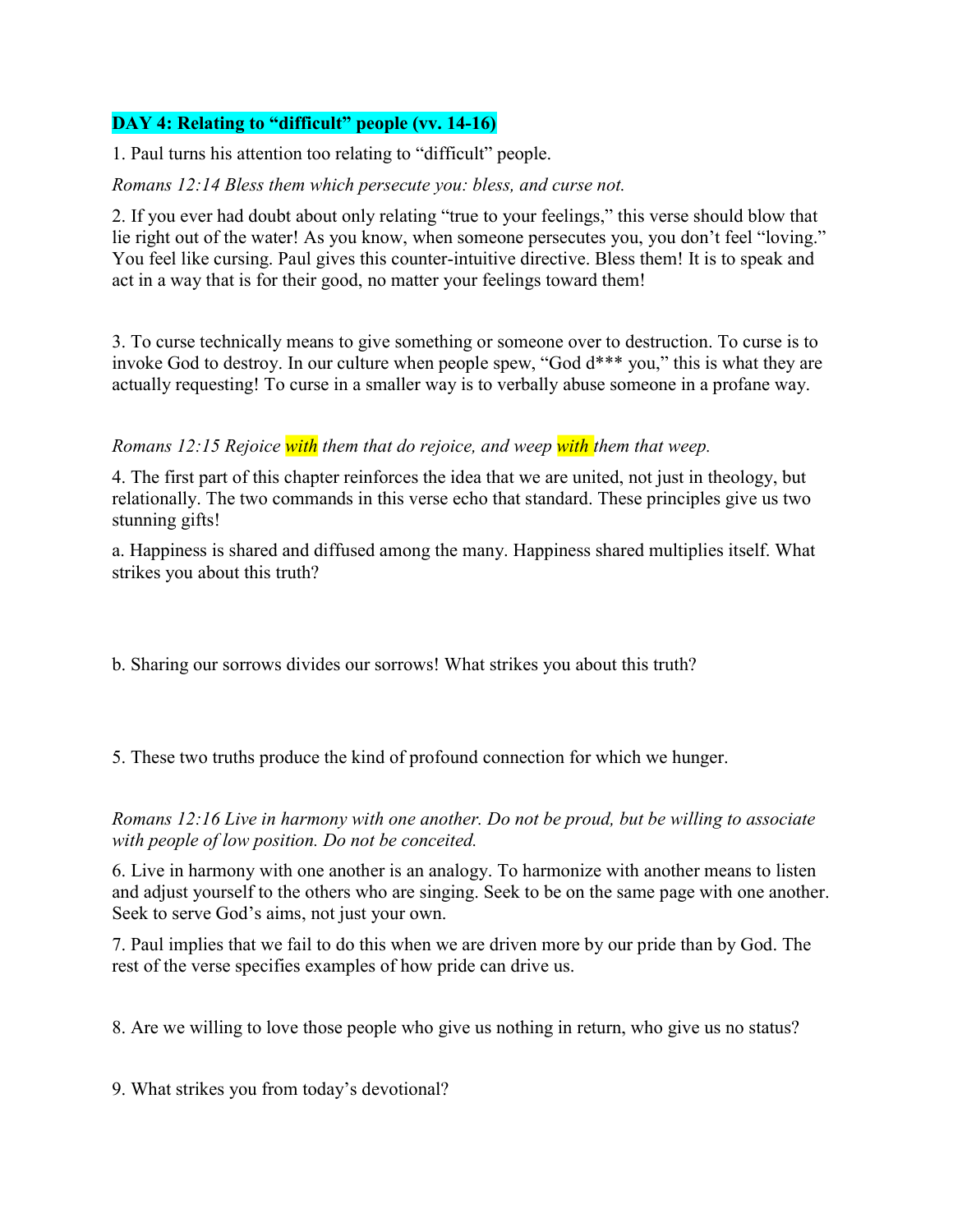## DAY 5: Relating to your enemies (vv. 17-19)

Romans 12:17 Do not repay anyone evil for evil. Be careful to do what is right in the eyes of everyone. <sup>18</sup> If it is possible, as far as it depends on you, live at peace with everyone. <sup>19</sup> Do not take revenge, my dear friends, but leave room for God's wrath, for it is written: "It is mine to avenge; I will repay," says the Lord.

1. There are few commands more difficult than not repaying evil for evil. We are very quick to retaliate, to deliver payback, or to take revenge.

2. That said, God doesn't just leave us with this command. He gives us four ways of thinking and action items when someone treats us with evil.

## 3. ITEM #1:

Romans 12:17 …Be careful to do what is right in the eyes of everyone.

What ultimately matters is your response, not the evil done to you! This is a very important focus-shift!

## 4. ITEM #2:

Romans 12:18 If it is possible, as far as it depends on you, live at peace with everyone.

The ultimate goal is to be at peace with everyone, but as Paul insinuates, this is not always possible. What is possible is to do what you can, and leave the ultimate result to God.

# 5. ITEM #3:

Romans 12:19 Do not take revenge, my dear friends, but leave room for God's wrath…

This is an extraordinary truth. When we take revenge, no matter how justified we may be, people only get angrier at us. The anger of man does not accomplish the righteousness of God (James 1:20).

# 6. ITEM #4:

Romans 12:19… but leave room for God's wrath, for it is written: "It is mine to avenge; I will repay," says the Lord.

Human revenge is never enough. It is not enough validation and justice for you, nor is it enough punishment for the other person. As my mentor used to say, "God has a lot bigger Mr. Spanky Spoon than you do."

7. Enemies are not just the obvious people who want to take you down. Sometimes, "enemies" are those who treat you very badly. Sometimes, even those closest to you can feel like an enemy.

8. What strikes you from today's devotional?